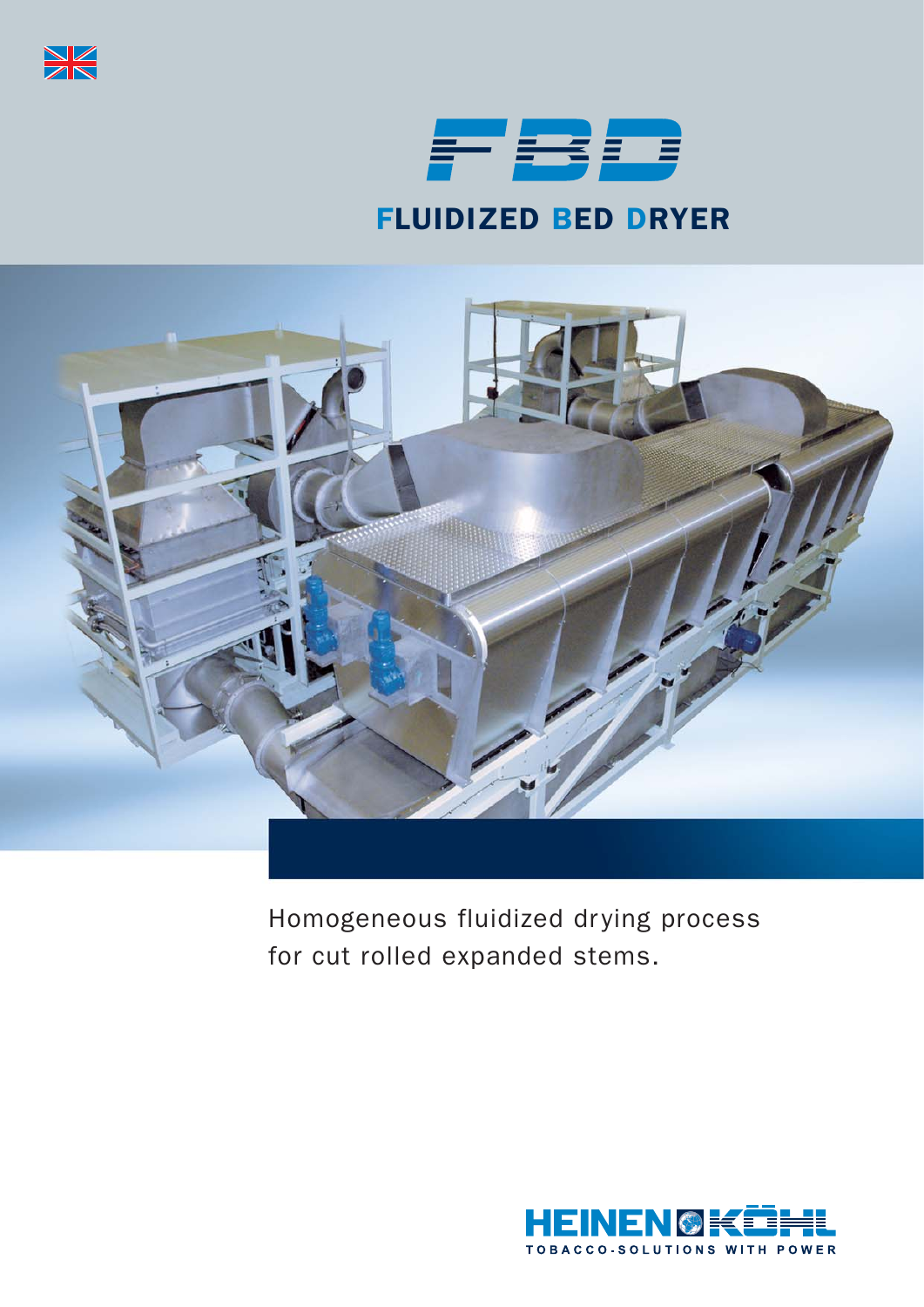

### Optimal drying process unit for cut rolled expanded stems - efficient and homogeneous.

HEINEN KÖHL supplies various tobacco processing and logistic equipment. Automation solutions and process visualisation and logistics are also the commitment of HEINEN KÖHL.

With the Fluidized Bed Dryer FBD HEINEN KÖHL has developed an optimal process unit for drying cut rolled expanded stems.

#### Principle of the Fluidized Bed Dryer

A vibratory conveyor is leading the tobacco in an even layer through two drying zones. The process air coming from the perforated bottom of the trough creates a homogeneous fluidized carpet.

In HEINEN KÖHL standard process air will be conditioned in energy units following the closed loop principle. In this unit the process air will be cleaned from dust particles and heated to the requested drying temperature. In addition it guarantees a continuous fresh air supply and a continuous exhaust discharge for a perfect water load of the process air.

| <b>Technical Data</b>  |                            |  |  |  |  |
|------------------------|----------------------------|--|--|--|--|
| Product:               | <b>CRES</b>                |  |  |  |  |
| Max. Flow Rate:        | 2.500 kg/h - 38,0 % m.c.   |  |  |  |  |
| Discharge Rate:        | 1.800 kg/h $-$ 14,0 % m.c. |  |  |  |  |
| Inlet temperature:     | ca. $70^{\circ}$ C         |  |  |  |  |
| Discharge temperature: | ca. $60^\circ$ C           |  |  |  |  |
| <b>Power</b>           |                            |  |  |  |  |
| Electricity:           | $6$ kW/h                   |  |  |  |  |
| Compressed Air:        | min. 6 har                 |  |  |  |  |

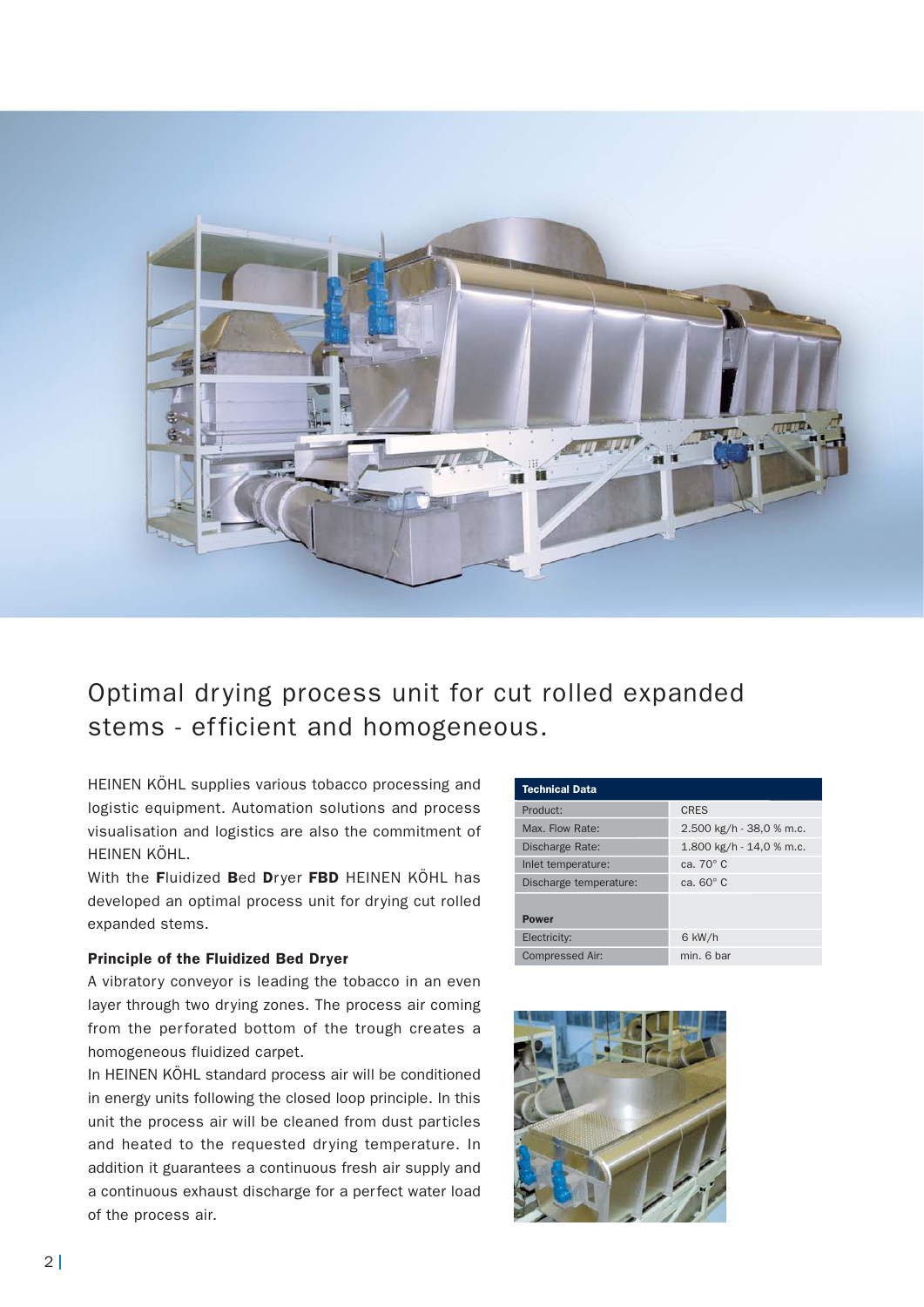### ENERGY UNIT



#### Energy Unit in detail

- Base frame and supports are made from hollow section.
- The units are sound insulated.
- Service doors are provided for access to fan and heat exchanger.
- All components which are in contact with process- and circulating air are made of stainless steel and are insulated (except heat exchanger).
- **Each unit can be packed for transportation without** dismantling inner parts.
- The heat exchanger is protected with 2 mesh screen plates against larger tobacco particles.
- The interfaces to the dryer are equipped with compensators.

#### Technical Data: Energy Unit

| Requested steam pressure:             | $10 \text{ bar}/\tilde{U}$ |  |  |  |
|---------------------------------------|----------------------------|--|--|--|
| Steam consumption:                    | approx. 1.200 kg/h         |  |  |  |
| Requested compressed<br>air pressure: | 6 bar                      |  |  |  |
|                                       |                            |  |  |  |
| <b>Power</b>                          |                            |  |  |  |
| Fan zone 1:                           | 45,0 kW (with soft start)  |  |  |  |
| Fan zone 2:                           | 45,0 kW (with soft start)  |  |  |  |

CRES Line with TWISTER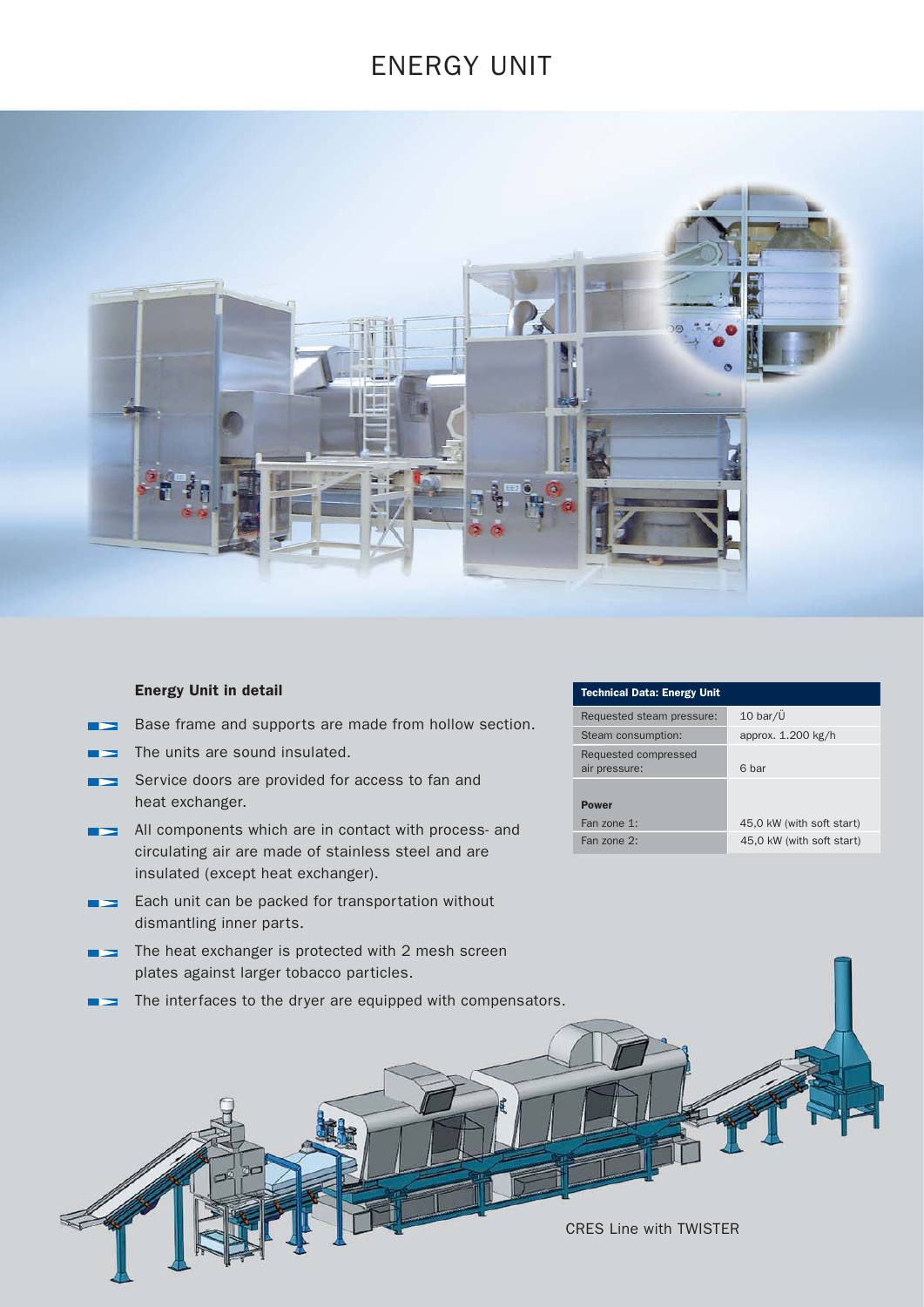## OPTIONS





Heat Exchanger Tightness Control Fan and Heat Exchanger are installed<br>Fan and Heat Exchanger are installed rail and real exchanger are installed<br>on pull-out rails for maintenance.



Flexible Steam and Condensate Interface **Process Air Moisture Control** Process Air Moisture Control



#### Options in detail

T.

| $\blacktriangleright$ | The energy units are mounted on shock absorbing supports. |  |  |  |  |  |  |  |
|-----------------------|-----------------------------------------------------------|--|--|--|--|--|--|--|
|-----------------------|-----------------------------------------------------------|--|--|--|--|--|--|--|

- The process air fan is mounted on vibration control.
- The impeller of the fans is designed in order to prevent  $\blacktriangleright$ dust accumulation.
- $\rightarrow$ An installation is provided to test the leak tightness of the heat exchanger with water pressure without dismantling the pipe work.
- A device is provided for easy dismantling of the heat exchanger.  $\rightarrow$
- A device is provided for easy dismantling of fan and motor.  $\rightarrow$
- Steam and condensate pipes to the heat exchanger are  $\rightarrow$ equipped with flexible connections.
- Each process air loop is equipped with a temperature-, moisture- $\rightarrow$ and mass flow control.
- Each exhaust air exit is equipped with a temperature-, moistureand mass flow control.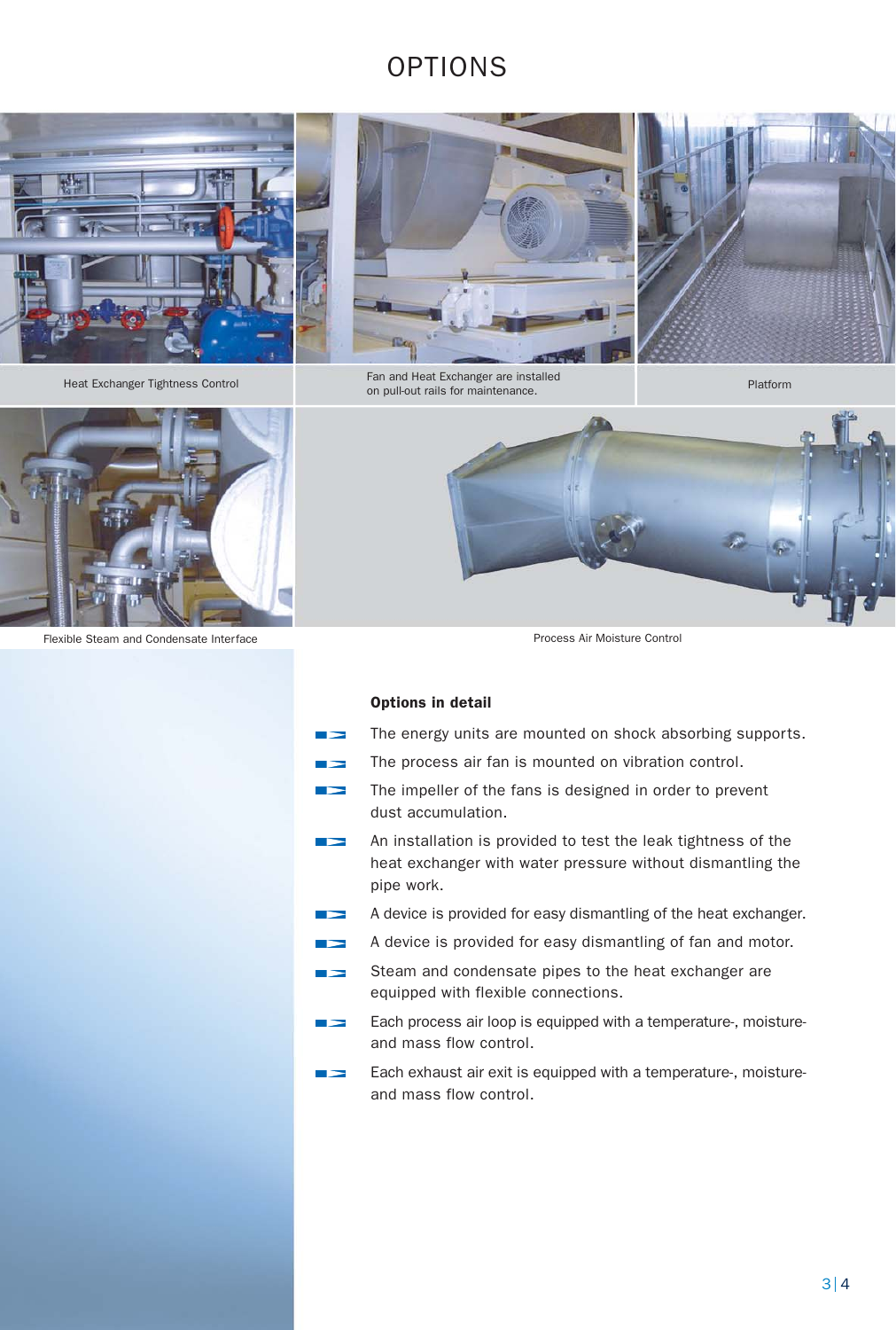## PRINCIPI F

#### Open Loop Process

- Independent position for heat exchanger and fan
- Exhaust: 100% of process air
- Lower investment for dryer
- Higher energy consumption
- Higher investment for exhaust filter



#### Closed Loop Process

20%

Type 2

- Compact and insulated unit for heat exchanger and fan
- Exhaust: 20% of process air
- Higher investment for dryer
- Low energy consumption
- Lower investment for exhaust filter

#### Advantages in detail

- The vibrating trough is made of high-grade stainless steel.
- The bottom plate of the trough is performed with a special treatment in order to ۳. achieve a uniform and consistent drying result.
- The process air distribution chamber is completely insulated and all inner parts are made of stainless steel.
- The fine adjustment of the process air velocity can be set from the outside by special damper units.
- The flow straightener sheets can be lifted automatically up- and downwards for ۳. cleaning purposes.
- Service doors are equipped with gas spring elements for easy access.
- The dryer is equipped with 2 large insulated hoods made of stainless steel. --
- Each hood has a large service door.
- $\mathbf{r}$ Underneath the roof fin plates are located in order to achieve a uniform down stream air flow.
- For cleaning purposes, the fin plates can be turned automatically in a vertical position by gear motor.
- The special design of the hood prevents over-dried tobacco accumulation along the sidewalls of the process areas and ensures a perfect average of tobacco moisture.
- ▅⋝ The components can be pre-wired and supplied with electrical fittings and local disconnect box.